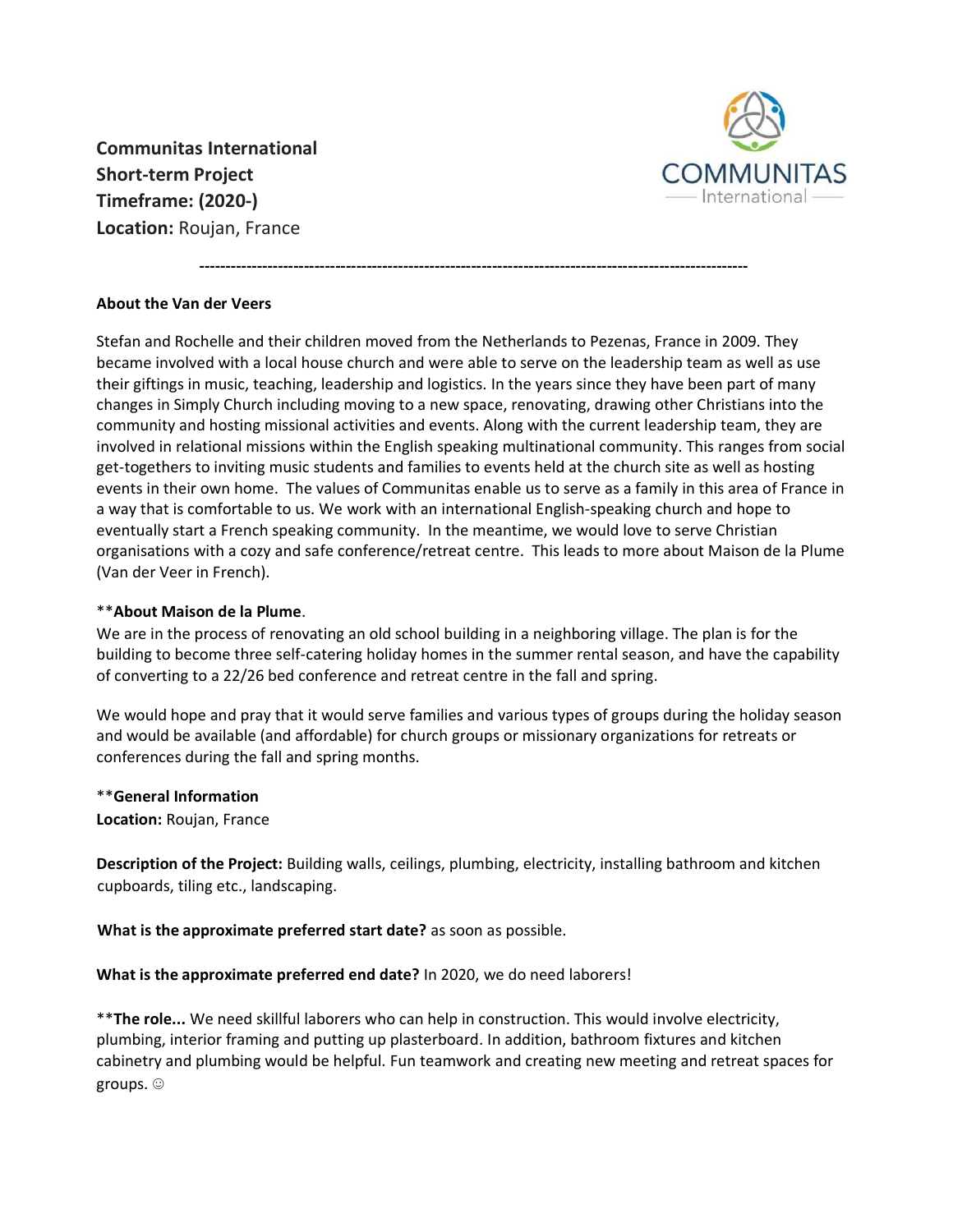- French would be fun, but no real need, since we all speak English and Dutch. ☺
- Able to communicate so everyone can understand what you are trying to say...
- Be you! Being someone else all day is exhausting and God made you wonderful!
- Proactive as opposed to reactive.
- Servant leaders pretty much rock!
- Work with excellence. Always. At least really try...
- Keep confidential matters strictly confidential.
- Currently involved in a local church and evidence a growing spiritual maturity.
- A self-starter, able to work remotely, and able to handle project management.
- Must be flexible and able to adjust to a changing work environment and challenges.
- Systems thinker who enjoys the challenge of building something from ground zero.

**We're looking for someone that is a committed follower of Jesus Christ and has a strong commitment to the mission and values of Communitas.**

## **\*\* How is this role funded?**

The salary and ministry expenses of this position are funded through personal support raising. Self-funded individuals such as empty nesters/retirees are also welcome.

Room and board provided for duration of stay.